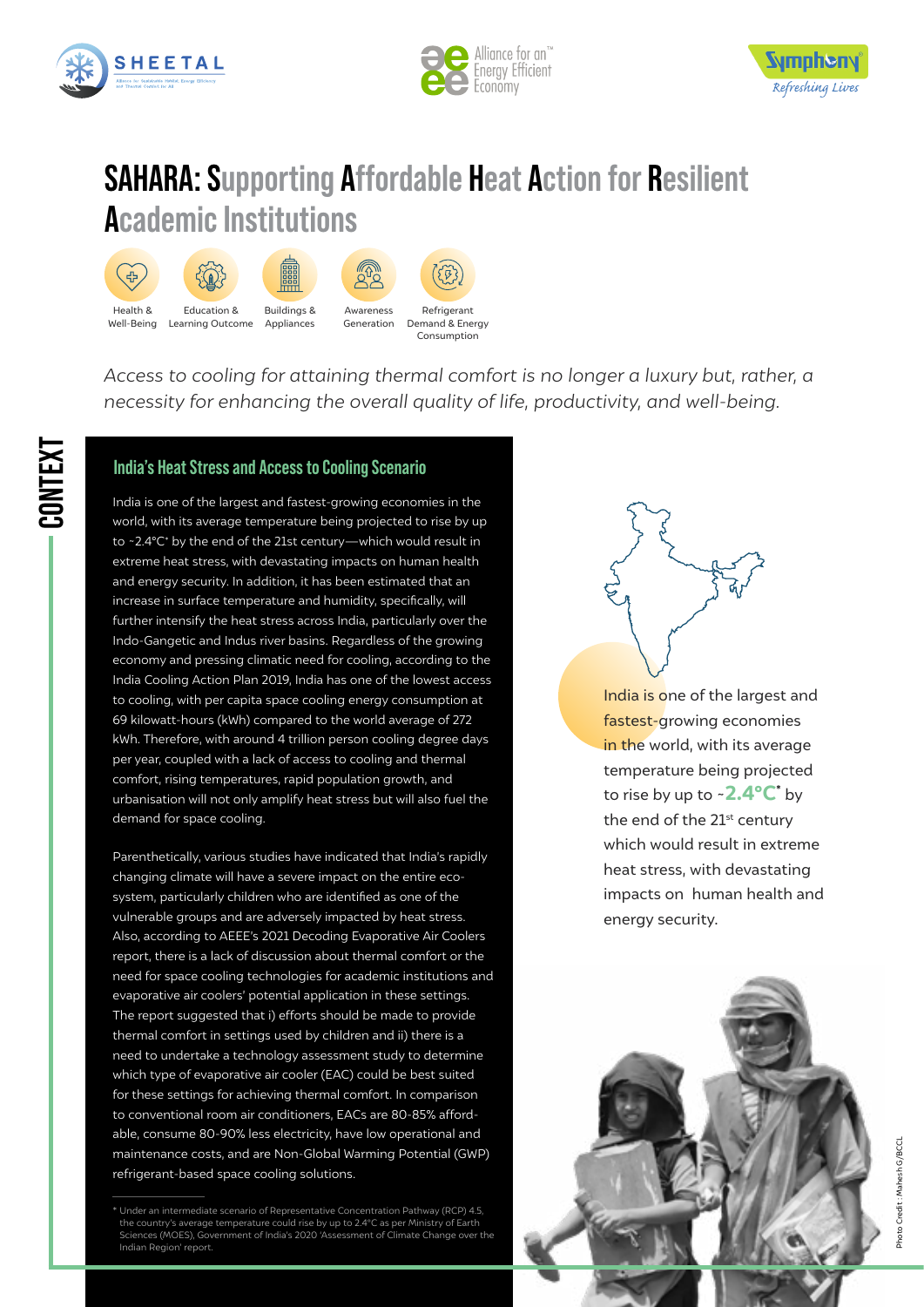## **Need for Thermal Comfort in India's Academic Institutions**



As per the Unified District Information Systems for Education Plus (UDISE+) 2019-20 report by the Ministry of Education, India has more than 15,00,000 lakhs (1.5 million) schools, of which the 11,16,932 lakhs schools are managed by the government and 3,37,499 are managed by private entities.

However, none of the reports (inclusive of the one mentioned above) or policies focusing on India's education sector encompasses thermal comfort as one of the key priorities for the school infrastructure, as shown in Figure 1. Thus, it can be said that thermal comfort in India's academic sector has never been prioritised, while it can provide multiple benefits. Moreover, India's policy and regulatory framework do not

bestow information on the associated benefits of providing access to thermal comfort for children in academic institutions; this area has been least focused on. Therefore, India faces the challenge of providing access to thermal comfort for children in India's academic institutions.

Achieving thermal comfort in the academic sector can bring about systemic changes on multiple fronts ranging from increased attendance to enhanced quality of education and improved quality of life. Furthermore, bringing the students closer to using EAC, a Non-GWP refrigerant-based space cooling solution to achieve thermal comfort in the constantly warming world, can lead to wider adoption of energy-efficient space cooling appliances— leading to **Thermal Comfort for a Billion Lives (TCBL).** Therefore, with the recommendations of the 'Decoding Evaporative Air Coolers' report being the foundation stone, the AEEE team has collaborated with Symphony Ltd. to take forward the initiative of **Enhancing Thermal comfort in India's Academic Institutions: A Pathway to achieve TCBL.** The project envisions providing access to thermal comfort for children in India's academic institutions, which is the most neglected area.

Source: India Ministry of Education, "Unified District Information Systems 1 for Education Plus (UDISE+) 2019-20 ," 2019, https://www.education.gov.in/ sites/upload\_files/mhrd/files/statistics-new/udise\_201920.pdf.

### Figure 1: Percentage of school having specific infrastructure facility (2012-2020)



Information on Thermal Comfort is NOT available/considered, which is key a developmental need.

## **Relevance to National Priorities**



### **India's Panchamrit Commitments**

India's Net Zero Commitments at COP26



**Bharat**

Promote make in India Appliance and Equipment



### **P3 (Pro-Planet People) Movement**

Promoting Climate Cautions Behaviour



**BEE's Star Labelling Scheme**

Standards and Labelling Programme



### **India Cooling Action Plan (ICAP)**

Recomendations & Implementation of ICAP



**Montreal Protocol & Kigali Amendment**

HCFC Phaseout Management Plan (HPMP)

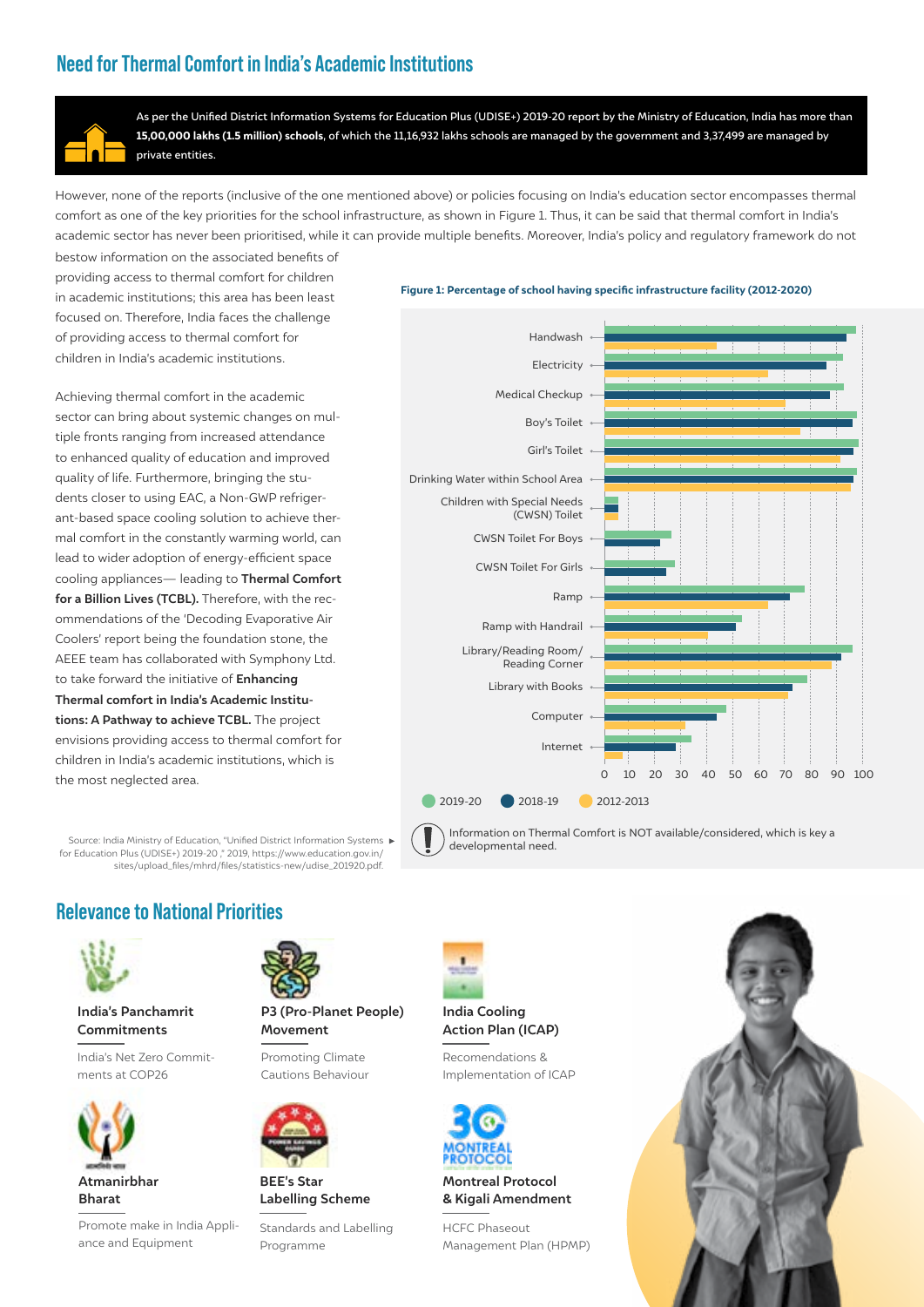# **ABOUT THE PROJECT**

Objective: To mainstream super-energy efficient and sustainable cooling solutions in India's academic Institutions for bringing in systemic changes and ensuring thermal comfort for a Billion Lives (TCBL).

## **OUTCOMES IMPACTS**

- Enhanced thermal comfort conditions for children in India's academic institutions through EACs.
- Improved willingness of students to attend school.
- Improved educational outcomes through enhanced attendance of students.
- Increased adoption of energy efficient space cooling appliances to achieve thermally comfortable conditions.

- Achieving thermal comfort for billion lives (TCBL)
- Knowledge sharing about the thermal comfort situation in India's academic institutions
- Supporting sustainable development goals (SDGs)





Global policy and institutional landscape assessment

**KEY ACTIVITIES**

- Review of best practices related to thermal comfort in academic institutions
- Thermal comfort baseline mapping of academic institutions in india

# **Business Models**

Development of viable and replicable business model(s) for the deployment of select space cooling appliances (SCAs) in select Indian academic institutions.

# **Landscape Assessment**

Comparative analysis of policies, institutional landscape, standards, and regulations adopted nationally and globally focusing on thermal comfort/space cooling in academic institutions.

# **Demonstration**

Pilot demonstration exercise with EAC enabled schools/institutes, in select sites, in hot climatic zones of India and comparing them against a baseline, for assessing their thermal comfort conditions with support from Symphony ltd.

## **Institutionalize Thermal Comfort for Children in India's Academic Institutions**

*Awareness Generation & Sensitization for Enhancing the Understanding of SCAs and the Need for Thermal Comfort*